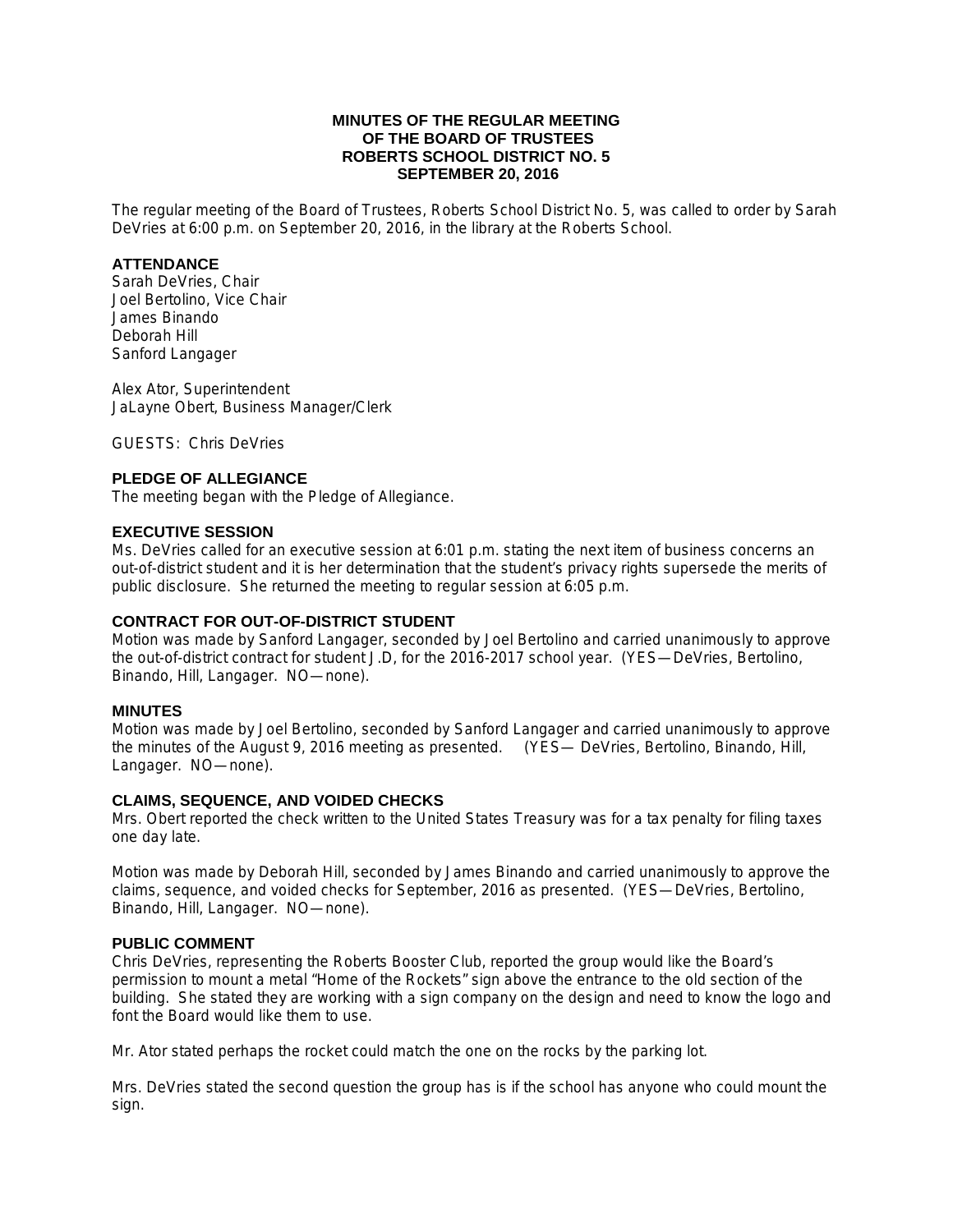Mr. Ator stated he would check with the maintenance staff. The Board gave its approval for the sign.

Mrs. DeVries stated other items the Booster Club would like to do is have a fall sports banquet potluck between the volleyball/football seasons and Thanksgiving.

Mr. Ator asked that the group reach out to the Athletic Director, Cass Cole.

Mrs. DeVries stated the group would also like to sponsor a junior high track meet this spring. Mr. Ator asked that they also work with Mr. Cole on this item.

#### **TEACHER REPORTS**

Mr. Ator stated teacher reports will begin next month and listed the teachers reporting each month.

#### **PERSONNEL**

#### COACHING VACANCIES

Junior High Volleyball – Mr. Ator stated Lindy Allen has been helping out with the junior high volleyball team and recommended she be hired as the assistant coach at the stipend rate of \$875.

Mr. Ator stated he feels we really need two volleyball coaches to be in equity compliance.

Junior High Girls' Basketball Assistant – Mr. Ator recommended hiring John Payovich as assistant junior high girls' basketball coach at the stipend rate of \$875.

Junior High Boys' Basketball Assistant – Mr. Ator stated James Sigl is interesting in helping out with the junior high boys' basketball team and recommended he be hired as the assistant at the stipend rate of \$875.

Concessions Manager – Mr. Ator recommended hiring Karla Bissonette as concessions manager at the stipend rate of \$1025 for the year.

Motion was made by Sanford Langager, seconded by Deborah Hill and carried unanimously to approve the superintendent's recommendations and hire the following:

| Lindy Allen      | Assistant Junior High Volleyball Coach        | \$875  |
|------------------|-----------------------------------------------|--------|
| John Payovich    | Assistant Junior High Girls' Basketball Coach | \$875  |
| James Sigl       | Assistant Junior High Boys' Basketball Coach  | \$875  |
| Karla Bissonette | <b>Concessions Manager</b>                    | \$1025 |

(YES—DeVries, Bertolino, Binando, Hill, Langager. NO—none).

Substitute List – Mr. Ator presented the following substitute list:

JD Jones, Joyce Kober, LeaAnn Zinne, Taylor Waddell, Cherilyn Denton, Jessica McCurdy, Chris DeVries, Virginia Stene, Ross McCurdy (new), Candy Harvison (new), Susan Lundy (new), Erin Koch (new), and Alberta Preshinger (new).

Motion was made by Deborah Hill, seconded by James Binando and carried unanimously to approve the substitute list as presented by the superintendent. (YES—DeVries, Bertolino, Binando, Hill, Langager. NO—none).

#### **NEW BUSINESS**

YELLOWSTONE-WEST/CARBON COUNTY SPECIAL SERVICES COOPERATIVE – Mr. Ator stated districts participating in special education cooperatives need to confirm in writing their intention to participate or not participate in a joint board agreement for the next school fiscal year. He recommended continued participation with the Yellowstone-West/Carbon County Special Services Cooperative.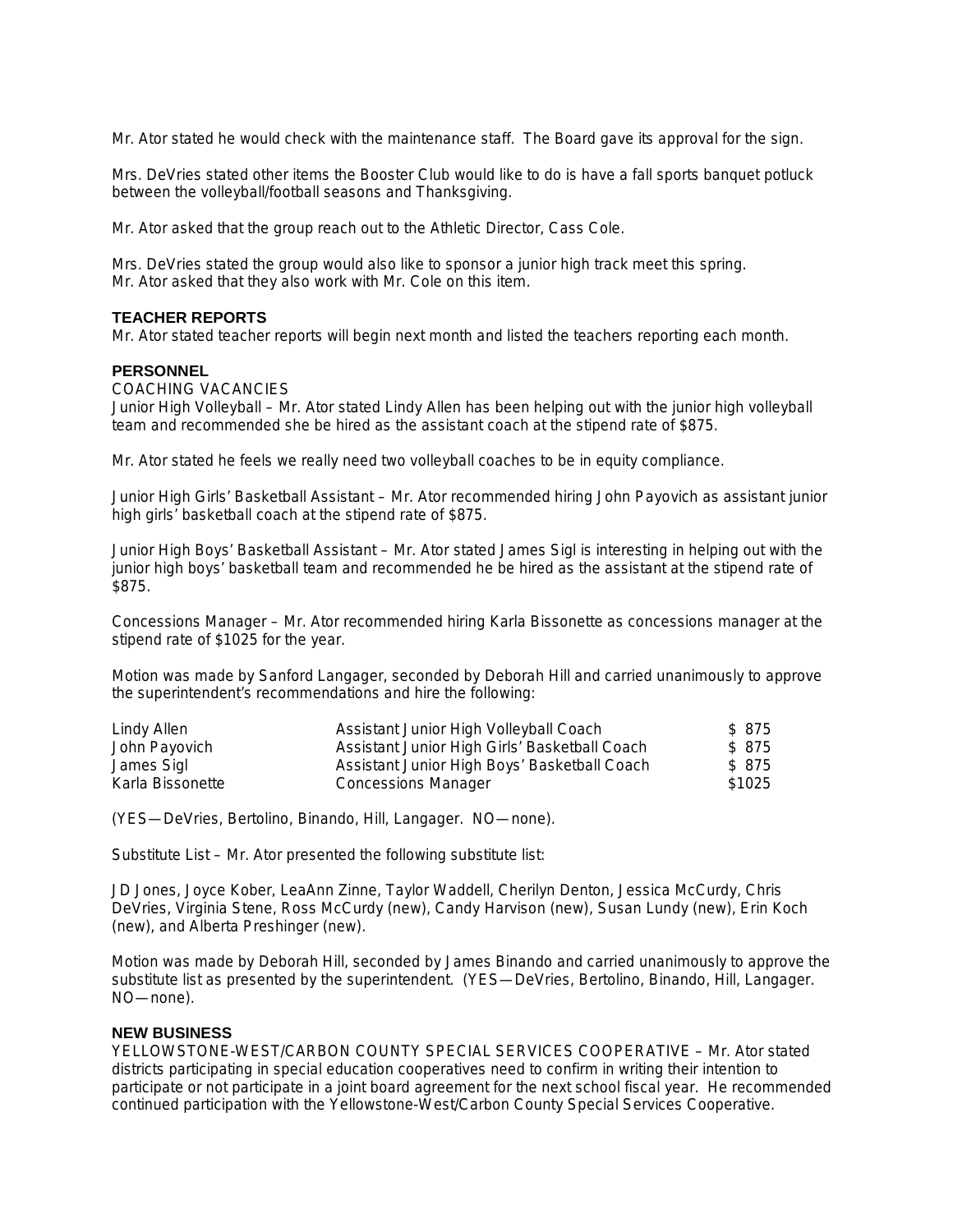Motion was made by Joel Bertolino, seconded by Deborah Hill and carried unanimously to approve the following resolution: "After discussion at our board meeting of September 20, 2016, the Board of Trustees for the Roberts School District #5 has agreed to continue membership in the Yellowstone-West/Carbon County Special Services Cooperative for the triennial period as specified under the Cooperative's current Interlocal Agreement. The Board of Trustees has designated Alex Ator, Superintendent, to serve as their representative to the Cooperative Joint Advisory Board." (YES— DeVries, Bertolino, Binando, Hill, Langager. NO—none).

HPV VACCINE ADMINISTRATION – Mr. Ator stated the county health department is asking for the opportunity to administer the HPV vaccine to a student if they choose to have it at the school. He showed two videos concerning the vaccine, one for giving it and one against giving it.

Mrs. Hill stated parents need to be well-educated about the vaccine, what it is for and possible side effects.

Mr. Binando stated he would be in favor of letting the county nurse administer the shot at the school.

Mr. Langager stated parents do need to be well-informed about what is available but as a district we have to be pro-active about teaching abstinence.

Mr. Bertolino stated that should be part of the curriculum for sex education.

Mr. Ator stated something Montana schools are doing very poorly is teach in this area. He stated the Board would have to decide if they want to become more liberal with what the school teaches for sex education. He added this is really a discussion to be held during Strategic Planning.

Mrs. Hill stated she would advocate for helping the county health department get the information out about the HPV shot but is not in favor of administering the shot on school grounds.

Ms. DeVries and Mr. Langager both stated they are also against giving the shot at school.

Mr. Ator stated he'll work with the county health nurse to put information together to send out to parents.

OUT OF DISTRICT ATTENDANCE CONTRACT – Ms. DeVries called for an executive session at 7:08 p.m. stating the next item of business concerns a student and it is her determination that the student's right to privacy supersede the merits of public disclosure. She returned the meeting to regular session at 7:13 p.m.

Motion was made by Joel Bertolino, seconded by Sanford Langager and carried unanimously to accept the out of district contract for student J.H. as presented. (YES—DeVries, Bertolino, Binando, Hill, Langager. NO—none).

DISPOSAL OF OBSOLETE ITEMS – Mr. Ator asked for approval of the resolution to dispose of abandoned, obsolete and undesirable property (see attached).

Motion was made by Joel Bertolino, seconded by Sanford Langager and carried unanimously to approve the resolution to dispose of abandoned, obsolete and undesirable property as presented. (YES— DeVries, Bertolino, Binando, Hill, Langager. NO—none).

SUSPENSION OF PERSONS FROM GROUNDS AND ACTIVITIES – Ms. DeVries called for an executive session at 7:17 p.m. stating the next item of business concerns individuals and it is her determination that the privacy rights of those individuals supersede the merits of public disclosure. She returned the meeting to regular session at 7:22 p.m.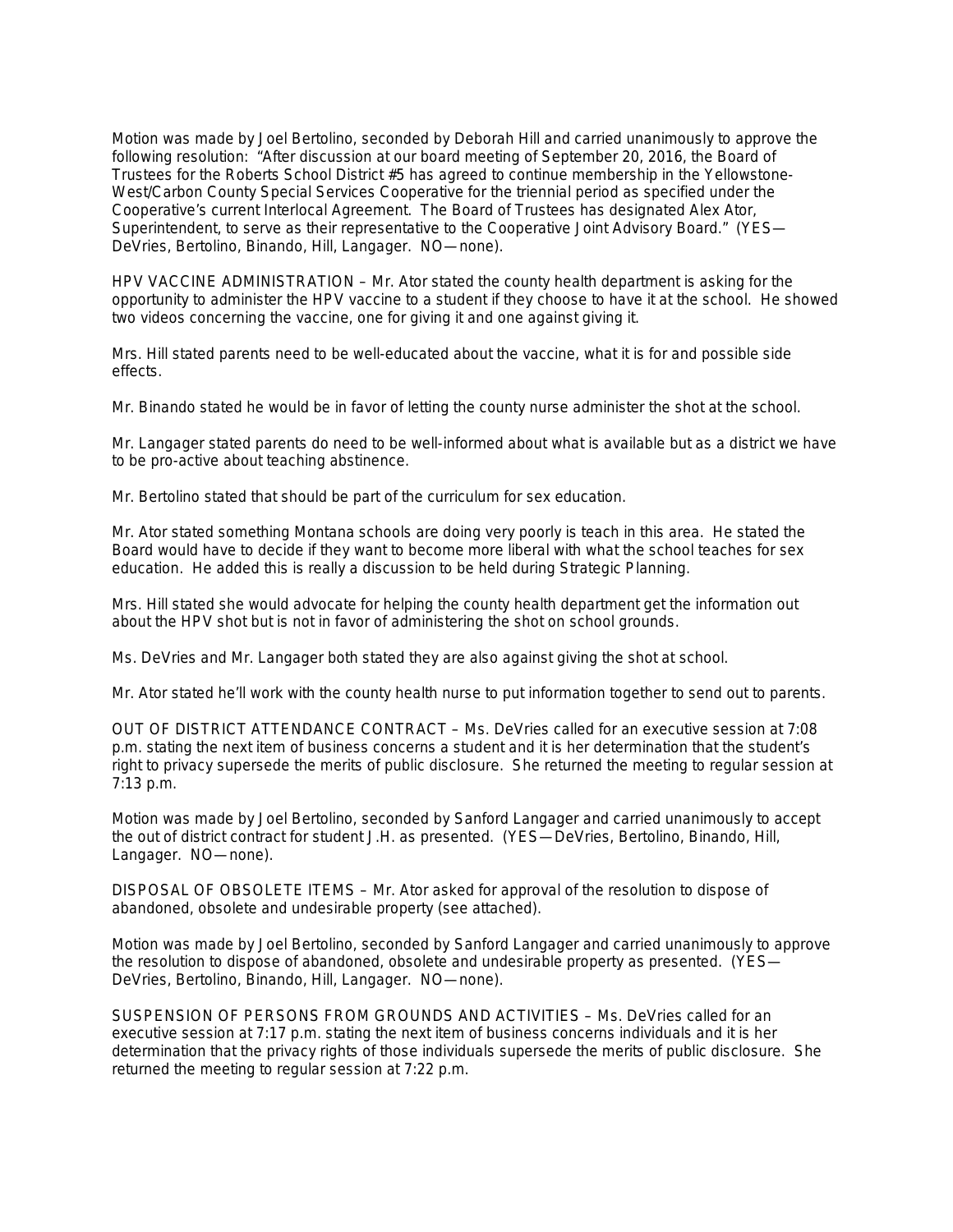Motion was made by Deborah Hill, seconded by Sanford Langager and carried unanimously to approve the suspension from grounds and activities and letter of no trespass for A.B. as presented by the superintendent. (YES—DeVries, Bertolino, Binando, Hill, Langager. NO—none).

Motion was made by Joel Bertolino, seconded by Deborah Hill and carried unanimously to approve the suspension from grounds and activities and letter of no trespass for L.C. as presented by the superintendent. (YES—DeVries, Bertolino, Binando, Hill, Langager. NO—none).

RIGHT OF WAY AGREEMENT – Mr. Ator stated the Montana Department of Transportation is requesting a Right of Way agreement with the district for the highway project that will be completed through town. He stated there is a little parcel of property in the middle of the district's property that actually doesn't belong to the district but to a company that is no longer in business. He added that the district needs to file a quit claim deed for to give us authority to sign over the rights of the property. He added the district can then sign the Right of Way Agreement for which it'll be paid \$500.

Motion was made by Sanford Langager, seconded by Joel Bertolino and carried unanimously to file a quit claim deed for Parcel 66 and then sign the Right of Way Agreement with the Montana Department of Transportation. (YES—DeVries, Bertolino, Binando, Hill, Langager. NO—none).

# **RECESS**

Ms. DeVries called for a recess at 7:30 p.m. and returned the meeting to regular session at 7:35 p.m.

# **OLD BUSINESS**

STRATEGIC PLANNING PROCESS – Mr. Ator stated there were three more responses to the survey about how the district is performing. He stated those responses listed accomplishments as implementation of the four-day week, improved safety, and flexibility for part-time students, challenges as keeping students and highly qualified teachers and offering enough classes, and opportunities to succeed include staying up with technology and collaborating with other community groups. He stated the responses brought nothing new to light and pretty much line up with what we're trying to do.

Mr. Ator stated the board needs to set a special meeting to talk about one year, five year, and ten year goals.

Mr. Bertolino stated we could begin with categorizing each part of the survey.

Mr. Ator stated the Board needs to set the goals and then ask the community to help with the goals. He added he'll put together a Google document to start the process.

# **POLICY UPDATES & REVIEW**

POLICY 5120P -- Mr. Ator suggested working on a new Board policy for hiring that includes a shred provision for fingerprints rather than adding that policy as well as amending the hiring policy. It was indicated that would be the Board's preference.

# **SUPERINTENDENT REPORT**

BUILDING REPORT – Mr. Ator stated the locked door system is functional and unless the Board has concerns, the doors will now be locked.

Mr. Ator thanked the Booster Club for the new signs in the gym and Carbon County for the fill in the parking lot.

Mr. Ator stated he included information in the packet on a new floor cleaner with a cost a little over \$7000 that he may ask the Board to consider in a few months.

Mr. Binando stated that would be something to consider at year end.

Mr. Ator stated the batteries for the old one are wearing down and asked if they should be replaced.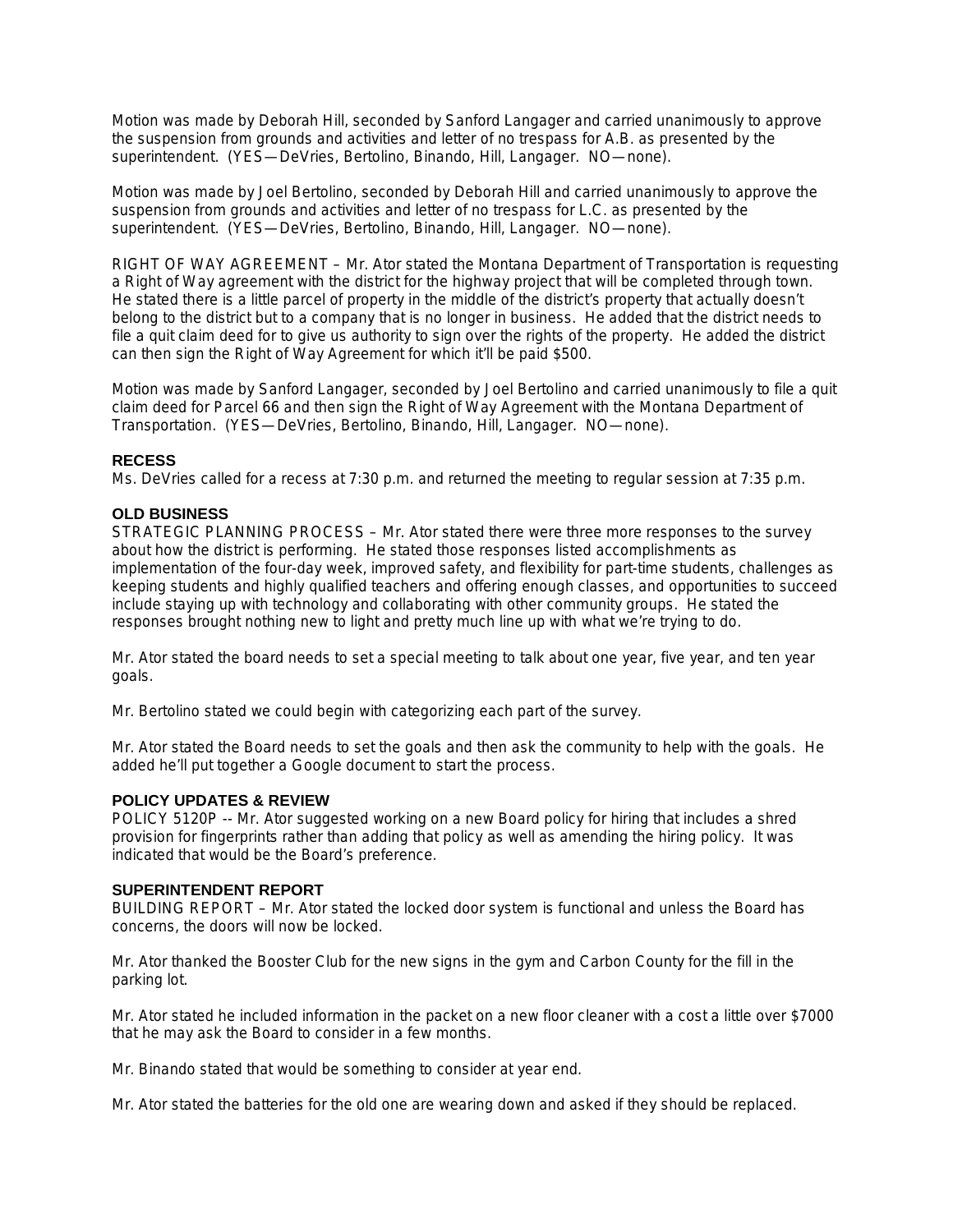Mr. Binando stated let's see if we can get through until the end of the school year.

ACADEMIC REPORT – Mr. Ator stated he does have some data after the first round of MAPS testing. He stated he took the percentage score of each student at the start of last year and compared it to their percentage score from this year. He stated the results show the entire school staying at about the same percentage as last year.

Mr. Binando stated we may have to look at some of the decisions that have been made about allowing attendance by some students who take more time and care.

Mr. Langager stated someone has to serve those students and we are small enough here to be able to do that well.

Mr. Ator stated hopefully we'll soon have more support for higher achieving students through gifted and talented programs.

Mr. Ator stated two of the new teachers have encountered some problems getting their Montana certification, even though they have had licenses in other states

Mr. Ator stated Mrs. Wright and Ms. McCoy will be attending the MBI conference in Billings on September 26 and 27, 2016.

EXTRACURRICULAR – Mr. Ator stated the cross country team is currently rated second in the state. He stated both the junior high and high school volleyball are well into their seasons.

Mr. Ator stated short reports from Student Council, FFA, and BPA were included in the Board packet.

SUPERINTENDENT SCHEDULE – Mr. Ator outlined his travel through the end of the school year.

\_\_\_\_\_\_\_\_\_\_\_\_\_\_\_\_\_\_\_\_\_\_\_\_\_\_\_\_\_\_\_\_\_\_ \_\_\_\_\_\_\_\_\_\_\_\_\_\_\_\_\_\_\_\_\_\_\_\_\_\_\_\_

#### **ADJOURNMENT**

Ms. DeVries adjourned the meeting at 9:02 p.m.

Board Chair **District Clerk**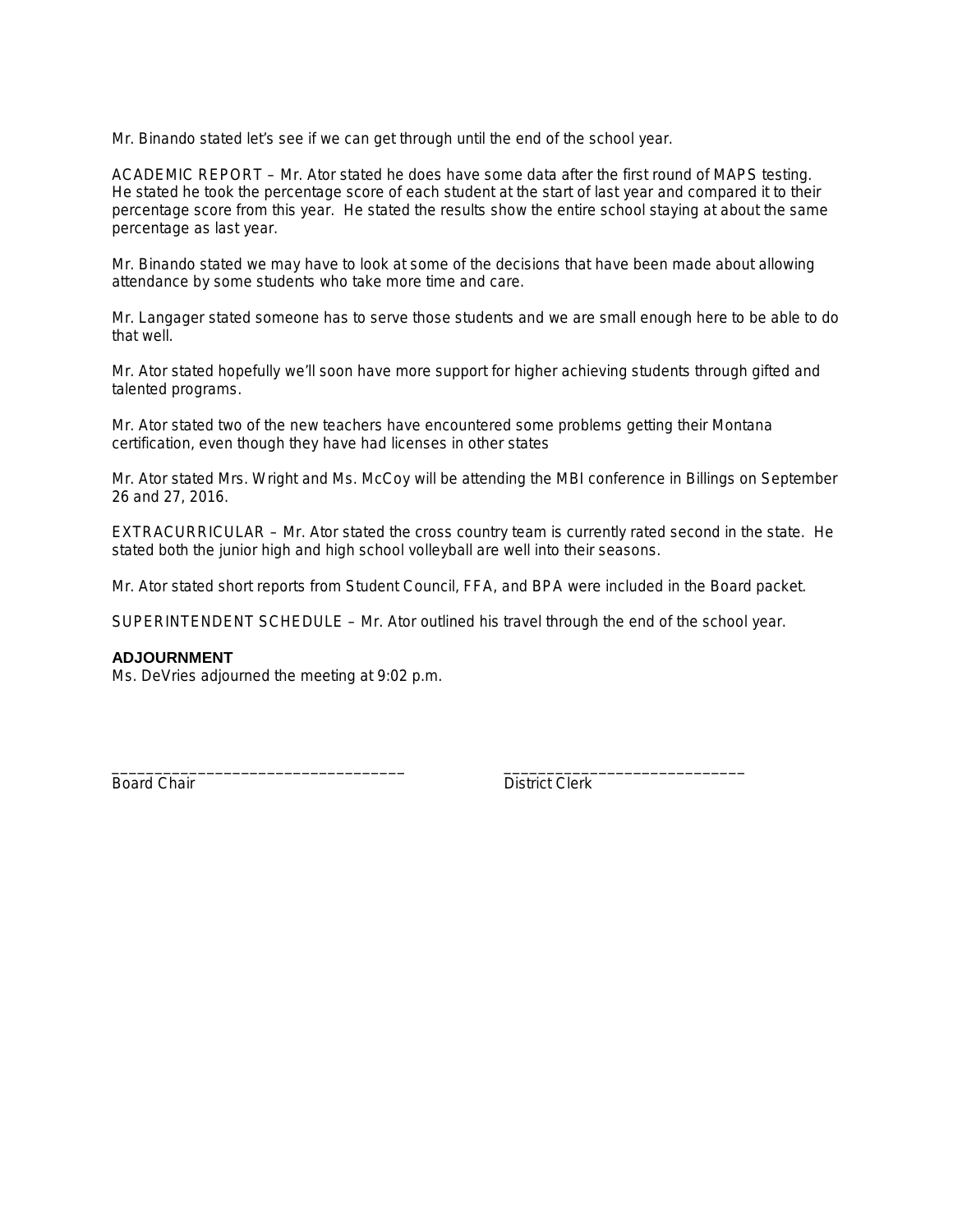# **RESOLUTION**

# **DISPOSITION OF ABANDONED, OBSOLETE AND UNDESIRABLE PROPERTY**

A RESOLUTION TO AUTHORIZE THE BOARD OF TRUSTEES OF SCHOOL DISTRICT NO. 5, ROBERTS, MONTANA TO DISPOSE OF ABANDONED, OBSOLETE AND UNDESIRABLE PROPERTY THROUGH THE SALES OR OTHER MEANS, AS PROVIDED BY SECTION 20-6-602, MCA.

WHEREAS, it has been determined certain personal property as shown on the attached list has become abandoned, obsolete and undesirable by School District No. 5.

THEREFORE, BE IT RESOLVED, the Board of Trustees will dispose of this property through the sale or other means commencing on October 4, 2016 which will be 14 days after notice of this resolution has been made in the manner required in Section 20-20-204, MCA.

PASSED AND APPROVED BY THE BOARD OF TRUSTEES OF SCHOOL DISTRICT NO. 5 THIS 20th DAY OF SEPTEMBER, 2016.

> \_\_\_\_\_\_\_\_\_\_\_\_\_\_\_\_\_\_\_\_\_\_\_\_\_\_ \_\_\_\_\_\_\_\_\_\_\_ Chairperson Date

Attest:

Clerk Date

\_\_\_\_\_\_\_\_\_\_\_\_\_\_\_\_\_\_\_\_\_\_\_\_ \_\_\_\_\_\_\_\_\_\_\_\_\_\_\_\_\_\_\_\_